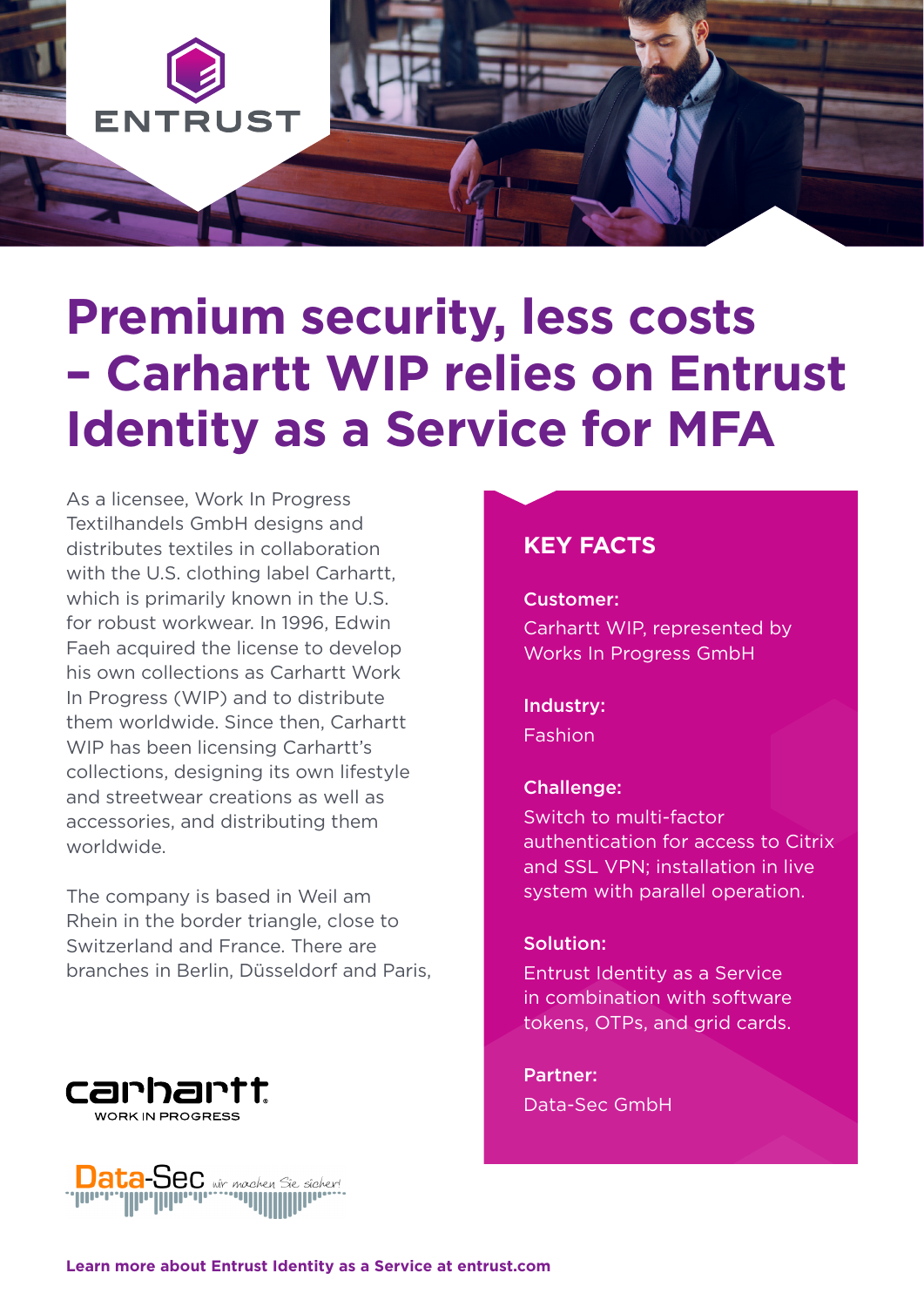**With Entrust Identity as a Service, we can offer our customers one of the industry's most advanced and versatile IAM solutions – and thus also enhance our own portfolio. After all, multi-factor authentication is still one of the key building blocks in a good security concept.**

Andreas Kuttler, Key Account Manager at Data-Sec

among other places. Worldwide, 1,500 employees work for Carhartt WIP, with about 400 in Germany alone. In 1997, the first company store was opened in London. Today the brand operates more than 60 company stores worldwide.

## In search of a cost-effective IAM solution

One of Carhartt WIP's primary IT decision criteria is that the company's international structure be reflected and supported by any proposed technology solution. This is a complex undertaking, which is why Work In Progress relies on the advice of proven external specialists to keep its IT up to date and competitive. In recent years, for example, a new backup system has been installed, the company has moved to a new server environment and the network has been completely overhauled. Most recently, however, the issue of authentication proved to be particularly urgent – especially ensuring the authenticity of user accounts for external services, which at Work In Progress are primarily accessed via SSL VPN, and Citrix.

For more than 10 years, Work In Progress has relied on specialists from Data-Sec, based in Freiburg im Breisgau, Germany, to address its IT security requirements and challenges. So, when ensuring and enabling secure user access became a top priority, Data-Sec immediately set out to find the right multi-factor authentication (MFA) solution for Work In Progress. MFA requires users to provide two or more proofs of identity for verification before gaining access to a desired resource – making the login process a lot more secure than the previous passwordbased method. As well, a cloud-based approach that could serve all sites simultaneously was of high importance for Work In Progress.

Together, various software solutions were evaluated and compared. Three of them made it into the final review process. After a thorough four-month analysis, Work In Progress finally decided on the provider that could meet all of the project requirements in a cost-efficient manner as well as enable future use cases: Entrust with its Identity as a Service (IDaaS) solution.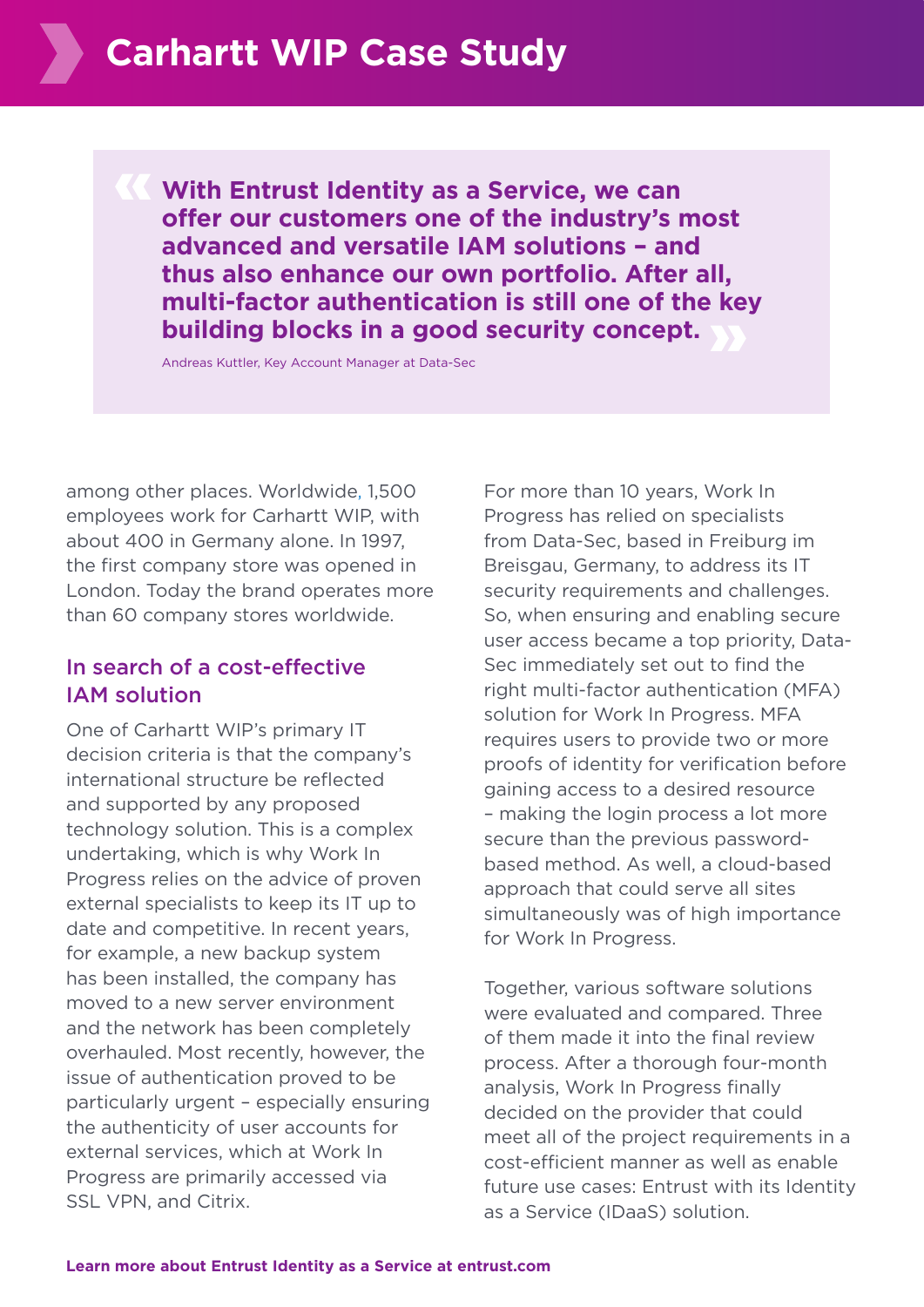## Entrust Identity as a Service

Entrust IDaaS provides best-in-class MFA with support for an unmatched number of authenticators and applications: From desktop login and single sign-on (SSO) to privileged access, it covers a wide range of possible authentication scenarios through a single platform for all user groups – be they employees on-site or remote, partners, contractors, or customers. IDaaS works like a virtual smart card stored on mobile devices – users do not need to carry anything in addition. If desired, the security level can be increased even further through adaptive risk-based authentication and/or the use of digital certificates.

#### Fast implementation

After deciding on IDaaS, the experts at Data-Sec quickly began with the implementation. A particular challenge: The installation had to take place in the live system with parallel operation. Thanks to careful preparation, everything went off without a hitch – the only surprise (to be overcome) was the necessary changeover of authentication on the firewall from LDAP to Radius, since parallel operation with LDAP and Radius is not possible. The test phase was completed after three months, and the entire project – from the initial request to the final implementation – was completed within half a year.

The new multi-factor authentication for access to Citrix and SSL VPN is now available to all employees regardless of location – mostly in conjunction with software tokens stored on smartphones. Alternatively, grid cards, Google Authenticator, or one-time passwords via SMS or e-mail can be used as authenticators.